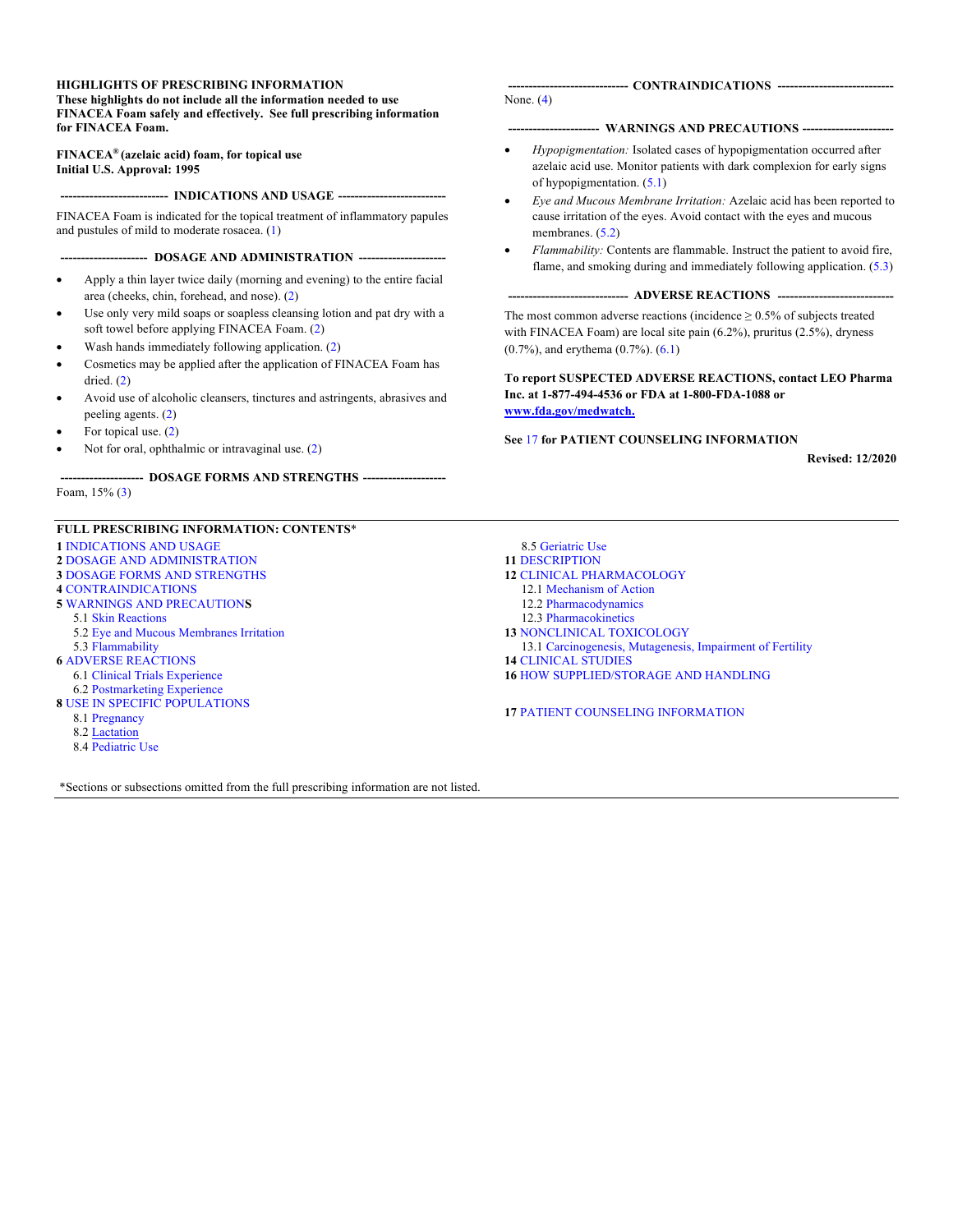## <span id="page-1-0"></span>**FULL PRESCRIBING INFORMATION**

## **1 INDICATIONS AND USAGE**

FINACEA Foam, 15% is indicated for topical treatment of the inflammatory papules and pustules of mild to moderate rosacea.

## **2 DOSAGE AND ADMINISTRATION**

- Shake well before use.
- Cleanse affected area(s) using only very mild soaps or soapless cleansing lotion and pat dry with a soft towel before application of FINACEA Foam.
- Apply FINACEA Foam twice daily (morning and evening) to the entire facial area (cheeks, chin, forehead, and nose). For a single application, dispense the smallest amount of foam necessary to adequately cover the affected area(s) with a thin layer.
- Use FINACEA Foam continuously over 12 weeks.
- Wash hands immediately following application of FINACEA Foam.
- Cosmetics may be applied after the application of FINACEA Foam has dried.
- Reassess the diagnosis if no improvement is observed upon completing 12 weeks of therapy.
- Avoid the use of occlusive dressings or wrappings.
- Instruct patients to avoid use of alcoholic cleansers, tinctures and astringents, abrasives and peeling agents.
- For topical use.
- Not for oral, ophthalmic or intravaginal use.

## **3 DOSAGE FORMS AND STRENGTHS**

Each gram of FINACEA (azelaic acid) Foam contains 0.15 g of azelaic acid (15% w/w) in a white to off-white foam.

# **4 CONTRAINDICATIONS**

None.

# **5 WARNINGS AND PRECAUTIONS**

#### **5.1 Hypopigmentation**

There have been isolated reports of hypopigmentation after use of azelaic acid. Because azelaic acid has not been well studied in patients with dark complexion, monitor these patients for early signs of hypopigmentation.

#### **5.2 Eye and Mucous Membranes Irritation**

Azelaic acid has been reported to cause irritation of the eyes. Avoid contact with the eyes, mouth and other mucous membranes. If FINACEA Foam does come in contact with the eyes, wash the eyes with large amounts of water and consult a physician if eye irritation persists.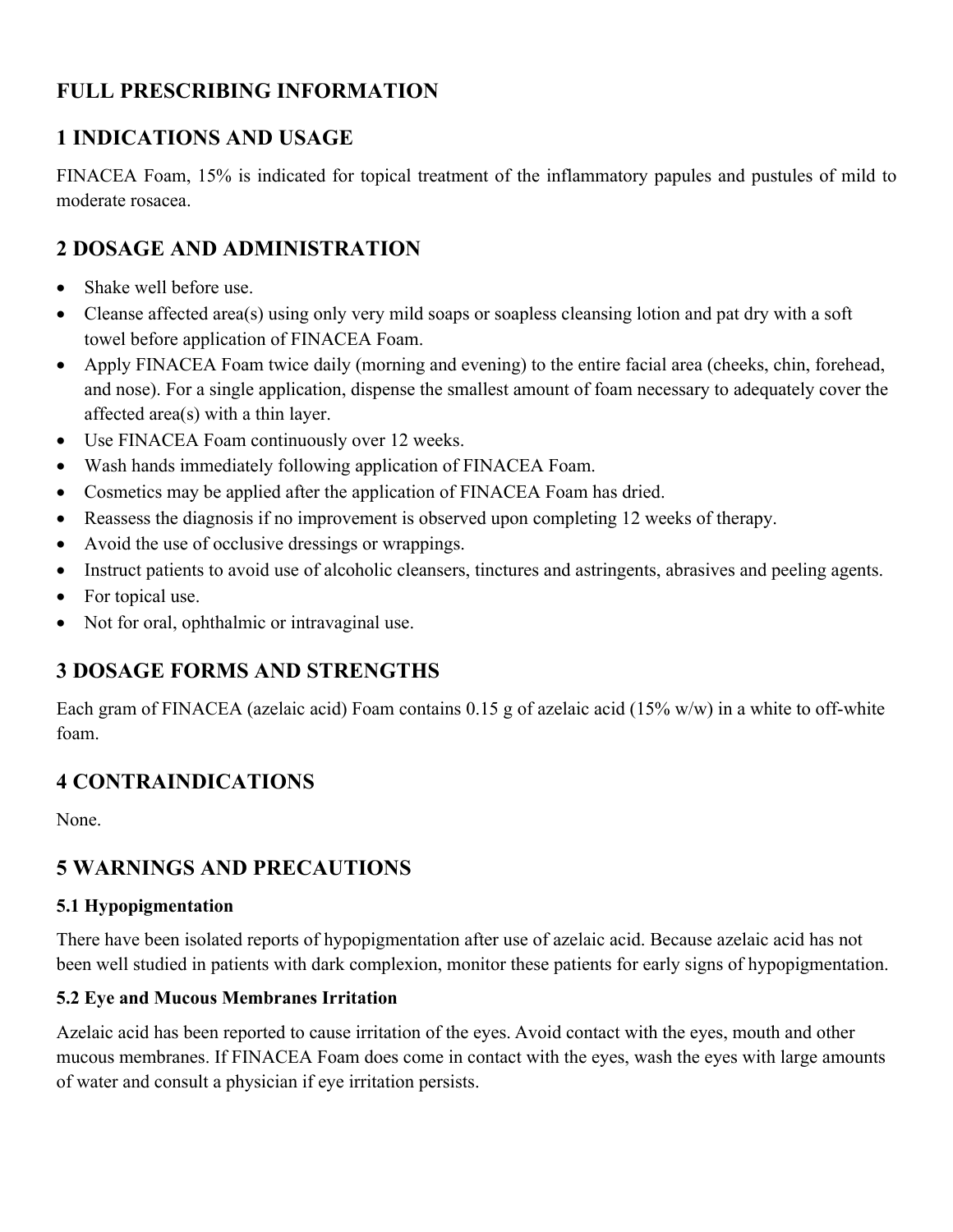#### <span id="page-2-0"></span>**5.3 Flammability**

The propellant in FINACEA Foam is flammable. Instruct the patient to avoid fire, flame, and smoking during and immediately following application. Do not puncture and/or incinerate the containers. Do not expose containers to heat and/or store at temperatures above 120°F (49°C).

## **6 ADVERSE REACTIONS**

The following adverse reactions are described elsewhere in the prescribing information:

- Hypopigmentation *[see Warnings and Precautions (*[5.1](#page-1-0)*)].*
- Eye and Mucous Membranes Irritation *[see Warnings and Precautions (*[5.2](#page-1-0)*)].*

#### **6.1 Clinical Trials Experience**

Because clinical trials are conducted under widely varying conditions, adverse reaction rates observed in the clinical trials of a drug cannot be directly compared to rates in the clinical trials of another drug and may not reflect the rates observed in practice.

FINACEA Foam was evaluated for the treatment of papulopustular rosacea in two multicenter, randomized, double-blind, vehicle-controlled, 12-week clinical trials involving a total of 1362 (FINACEA Foam, 15%: 681; vehicle: 681) subjects. Overall, 95.7% of subjects were White, 73.4% were female, and the mean age was 50.6 years.

#### **Table 1: Adverse Reactions Occurring in ≥ 0.5% of Subjects Treated with FINACEA Foam Compared with Subjects Treated with Vehicle**

| <b>System/Organ Class</b><br><b>Preferred</b>     | FINACEA Foam, 15%<br>$(N=681)$<br>n(%) | Vehicle<br>$(N=681)$<br>n(%) |  |  |  |  |
|---------------------------------------------------|----------------------------------------|------------------------------|--|--|--|--|
| General disorders and application site conditions |                                        |                              |  |  |  |  |
| Application site pain*                            | 42 $(6.2\%)$                           | $10(1.5\%)$                  |  |  |  |  |
| Application site pruritus                         | $17(2.5\%)$                            | $2(0.3\%)$                   |  |  |  |  |
| Application site dryness                          | $5(0.7\%)$                             | $5(0.7\%)$                   |  |  |  |  |
| Application site erythema                         | $5(0.7\%)$<br>$6(0.9\%)$               |                              |  |  |  |  |

\* *"Application site pain" is a term used to describe disagreeable skin sensations, including burning, stinging, paraesthesia and tenderness.*

#### Local Tolerability Studies

In a 21-day cumulative irritation study under occlusive conditions, mild-to-moderate irritation was observed for azelaic acid pre-foam emulsion. In a human repeat insult patch test (HRIPT) study, no sensitization potential was observed for azelaic acid pre-foam emulsion.

#### **6.2 Postmarketing Experience**

Hypersensitivity, rash and worsening of asthma have been reported from the postmarketing experience of azelaic acid-containing formulations. Because these reactions are reported voluntarily from a population of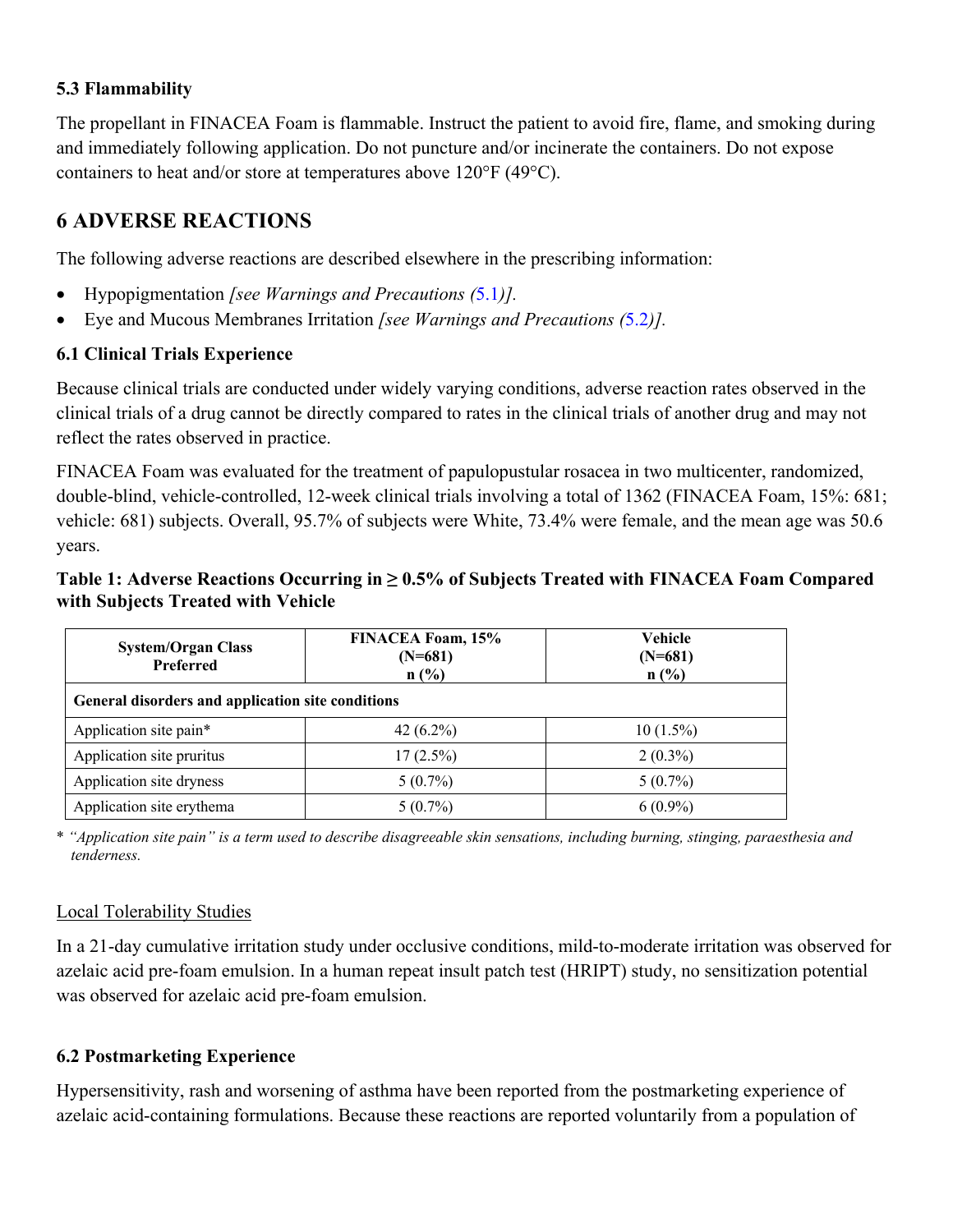uncertain size, it is not always possible to reliably estimate their frequency or establish a causal relationship to drug exposure.

# **8 USE IN SPECIFIC POPULATIONS**

## **8.1 Pregnancy**

#### Risk Summary

Azelaic acid is minimally absorbed systemically following topical route of administration, and maternal use is not expected to result in fetal exposure to the drug *[see Clinical Pharmacology (*[12.3](#page-4-0)*)].* 

In animal reproduction studies, embryofetal toxicity was noted when azelaic acid was administered orally during the period of organogenesis at doses 162, 19, and 65 times the maximum recommended human dose (MRHD) in rats, rabbits, and monkeys, respectively. Maternal toxicity was noted at these doses but no malformations were observed in these embryofetal developmental studies (*see Data*).

The background risk of major birth defects and miscarriage for the indicated population is unknown. All pregnancies have a background risk of birth defect, loss, or other adverse outcomes. In the U.S. general population, the estimated background risk of major birth defects and miscarriage in clinically recognized pregnancies is 2 to 4% and 15 to 20%, respectively.

#### Data

### *Animal Data*

Dermal embryofetal developmental toxicology studies have not been performed with azelaic acid, 15% foam. Oral embryofetal developmental studies were conducted with azelaic acid in rats, rabbits, and cynomolgus monkeys. Azelaic acid was administered during the period of organogenesis in all three animal species. Embryotoxicity was observed in rats, rabbits, and monkeys at oral doses of azelaic acid that generated some maternal toxicity. Embryotoxicity was observed in rats given 2500 mg/kg/day [162 times the MRHD based on body surface area (BSA) comparison], rabbits given 150 or 500 mg/kg/day (19 or 65 times the MRHD based on BSA comparison) and cynomolgus monkeys given 500 mg/kg/day (65 times the MRHD based on BSA comparison) azelaic acid. No malformations were observed in the oral embryofetal developmental studies conducted in rats, rabbits and cynomolgus monkeys.

An oral peri- and post-natal developmental study was conducted in rats. Azelaic acid was administered from gestational day 15 through day 21 postpartum up to a dose level of 2500 mg/kg/day. Embryotoxicity was observed in rats at an oral dose of 2500 mg/kg/day (162 times the MRHD based on BSA comparison) that generated some maternal toxicity. In addition, slight disturbances in the post-natal development of fetuses was noted in rats at oral doses that generated some maternal toxicity (500 and 2500 mg/kg/day; 32 and 162 times the MRHD based on BSA comparison). No effects on sexual maturation of the fetuses were noted in this study.

#### **8.2 Lactation**

Azelaic acid is naturally present in human milk. When used as prescribed, azelaic acid is unlikely to be absorbed through the skin in clinically relevant amounts to cause a change in azelaic acid concentration in milk or milk production; therefore, breastfeeding is not expected to result in exposure of the infant to FINACEA Foam. The developmental and health benefits of breastfeeding should be considered along with the mother's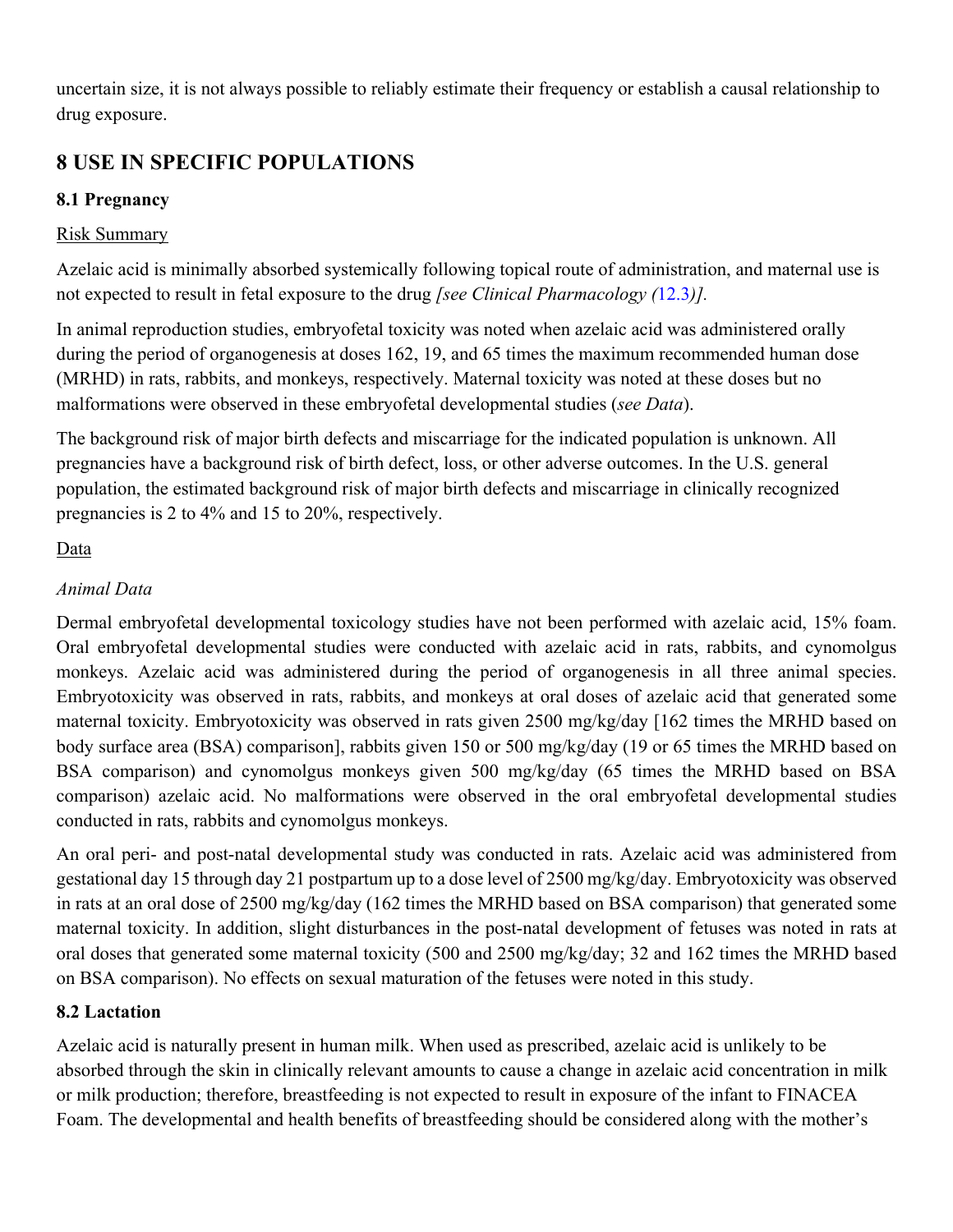<span id="page-4-0"></span>clinical need for FINACEA Foam and any potential adverse effects on the breastfed child from FINACEA Foam or from the underlying maternal condition.

#### **8.4 Pediatric Use**

The safety and efficacy of FINACEA Foam have not been established in pediatric patients.

### **8.5 Geriatric Use**

Of the total number of subjects in clinical studies of FINACEA Foam, 18.8 percent were 65 and over, while 7.2 percent were 75 and over. No overall differences in safety or effectiveness were observed between these subjects and younger subjects, and other reported clinical experience has not identified differences in responses between the elderly and younger patients, but greater sensitivity of some older individuals cannot be ruled out.

# **11 DESCRIPTION**

FINACEA (azelaic acid) Foam contains 15% (w/w) azelaic acid, a naturally-occurring saturated dicarboxylic acid and is suspended in an oil-in-water emulsion vehicle. It is for topical use. Chemically, azelaic acid is 1,7 heptanedicarboxylic acid. The structural formula of azelaic acid is:



Azelaic acid has a molecular formula of  $C_9 H_{16} O_4$  and a molecular weight of 188.22.

The aluminum containers are filled with hydrophilic emulsion, crimped with a continuous spray valve, and pressurized with propellants consisting of propane, butane, and isobutane. Each gram of FINACEA Foam contains 0.15 g of azelaic acid. FINACEA Foam also contains benzoic acid (as a preservative), cetostearyl alcohol, dimethyl isosorbide, medium-chain triglycerides, methylcellulose, mono- and di-glycerides, polyoxyl 40 stearate, polysorbate 80, propylene glycol, purified water, sodium hydroxide (to adjust pH), and xanthan gum as inactive ingredients.

# **12 CLINICAL PHARMACOLOGY**

### **12.1 Mechanism of Action**

The mechanism(s) by which azelaic acid interferes with the pathogenic events in rosacea are unknown.

### **12.2 Pharmacodynamics**

The efficacy of FINACEA Foam is being driven by local mechanisms of azelaic acid within the skin.

### **12.3 Pharmacokinetics**

Pharmacokinetics of azelaic acid and its metabolite pimelic acid was assessed in 21 adult subjects with moderate papulopustular rosacea with a minimum of 15 and no more than 50 inflammatory lesions (papules and/or pustules). Endogenous plasma concentrations of azelaic acid (range <1-105 ng/mL) and pimelic acid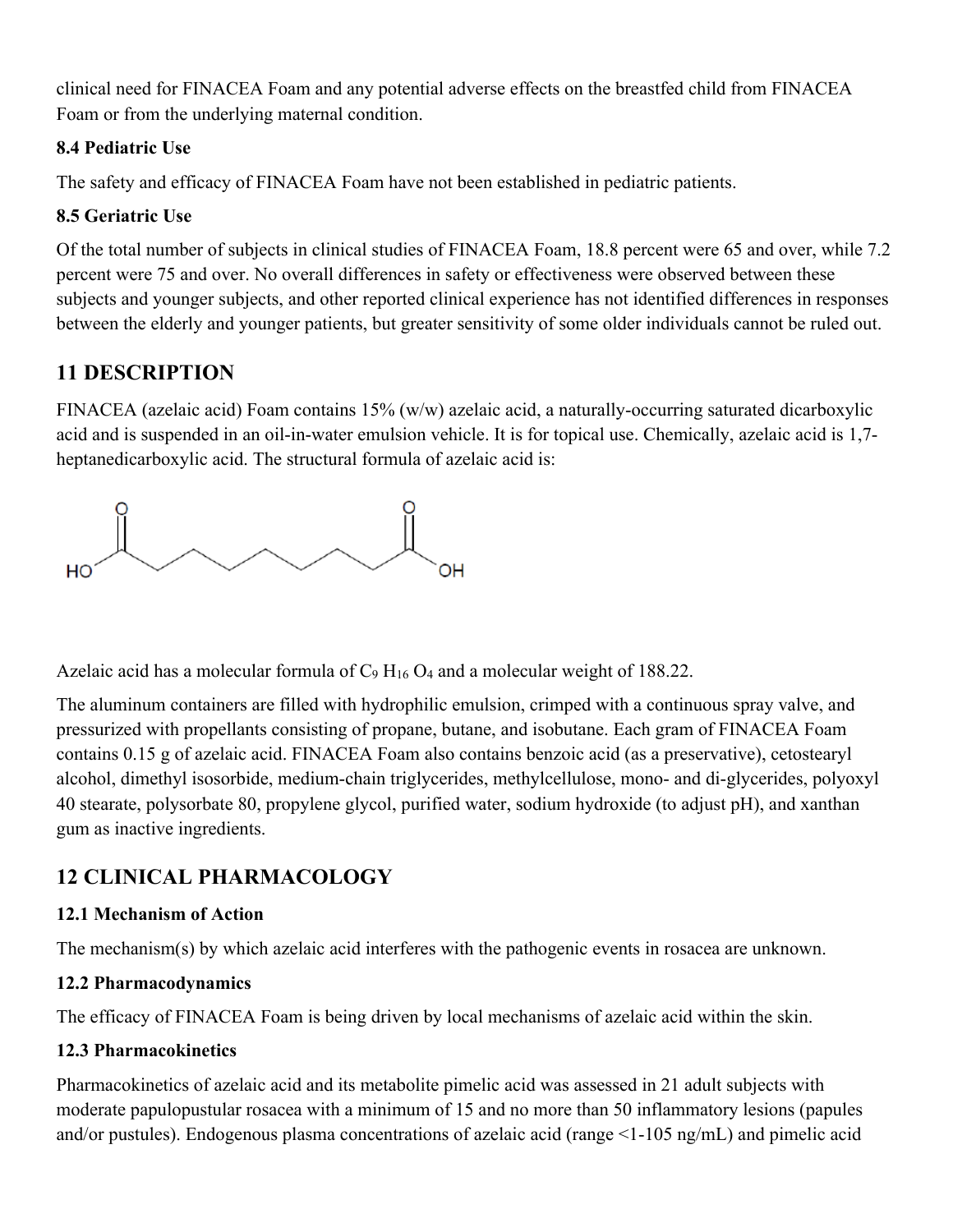(range 0.69-27 ng/mL) were measured over various time points over 2 days prior to treatment initiation. The endogenous plasma concentrations varied widely across subjects and the mean  $\pm$  SD values of endogenous azelaic acid plasma concentrations ranged between  $4.5 \pm 2.4$  ng/mL and  $14.6 \pm 5.6$  ng/mL and pimelic acid plasma concentrations ranged between  $2.2 \pm 1.1$  ng/mL and  $3.7 \pm 3.1$  ng/mL.

Following topical dermal applications of a mean dose of 0.94 g of FINACEA Foam (141 mg azelaic acid) twice daily for 7 consecutive days, systemic concentrations of azelaic acid were at steady state by Day 5. On Day 7, a wide range of maximum azelaic acid (22.2 to 90.1 ng/mL) and pimelic acid (2.3-16.9 ng/mL) plasma concentrations ( $C_{\text{max}}$ ) was also observed after treatment with FINACEA Foam. The mean  $\pm$  SD  $C_{\text{max}}$  for azelaic acid and pimelic acid were  $51.8 \pm 18.5$  ng/mL and  $5.0 \pm 3.0$  ng/mL, respectively. The mean  $\pm$  SD systemic exposure of azelaic acid and pimelic acid within a dosing interval  $(AUC_{0-12h})$  were  $442.0 \pm 177.6$  ng.h/mL and  $43.4 \pm 15.4$  ng.h/mL, respectively.

Azelaic acid is mainly excreted unchanged in the urine, but undergoes some ß-oxidation to shorter chain dicarboxylic acids.

# **13 NONCLINICAL TOXICOLOGY**

#### **13.1 Carcinogenesis, Mutagenesis, Impairment of Fertility**

In a 2-year dermal mouse carcinogenicity study, azelaic acid pre-foam emulsion was administered twice daily to CD-1 mice at topical doses of 5%, 15%, and 30% (500, 1500, and 3000 mg/kg/day azelaic acid). No drugrelated tumors were noted at concentrations up to 30% azelaic acid (527 times the MRHD based on AUC comparison). Azelaic acid was not mutagenic or clastogenic in a battery of in vitro [Ames assay, HGPRT assay in V79 cells (Chinese hamster lung cells), and chromosomal aberration assay in human lymphocytes] and in vivo (dominant lethal assay in mice and mouse micronucleus assay) genotoxicity tests.

Oral administration of azelaic acid at dose levels up to 2500 mg/kg/day (162 times the MRHD based on BSA comparison) did not affect fertility or reproductive performance in male or female rats.

# **14 CLINICAL STUDIES**

The efficacy and safety of FINACEA Foam was evaluated in two multicenter, randomized, double-blind, vehicle-controlled, 12-week clinical trials (Trials 1 and 2) in subjects with papulopustular rosacea, with a mean lesion count of 21.3 (range 12 to 50) inflammatory papules and pustules. A total of 1362 (active: 681; vehicle: 681) subjects aged 19 to 92 years (mean age = 50.6 years), 95.7% Caucasian, and 73.4% female participated in the trials. The following subjects were excluded: a) those with ocular rosacea, phymatous rosacea or plaquetype rosacea lesions; b) those with rosacea that requires systemic treatment; c) those who are known nonresponders to azelaic acid, and d) those with a known hypersensitivity to any ingredients of the study drug. FINACEA Foam or its vehicle were to be applied twice daily for 12 weeks; no other topical or systemic medication affecting the course of rosacea and/or evaluability was to be used during the studies. Subjects were instructed to avoid any food and beverages that, by their own experience, may provoke erythema, flushing and blushing, including spicy food, hot drinks and alcoholic beverages during the study. Subjects were also instructed to avoid use of products which may cause local irritation such as soaps, alcohol-containing cleansers, tinctures and astringents, abrasives and peeling agents during the study.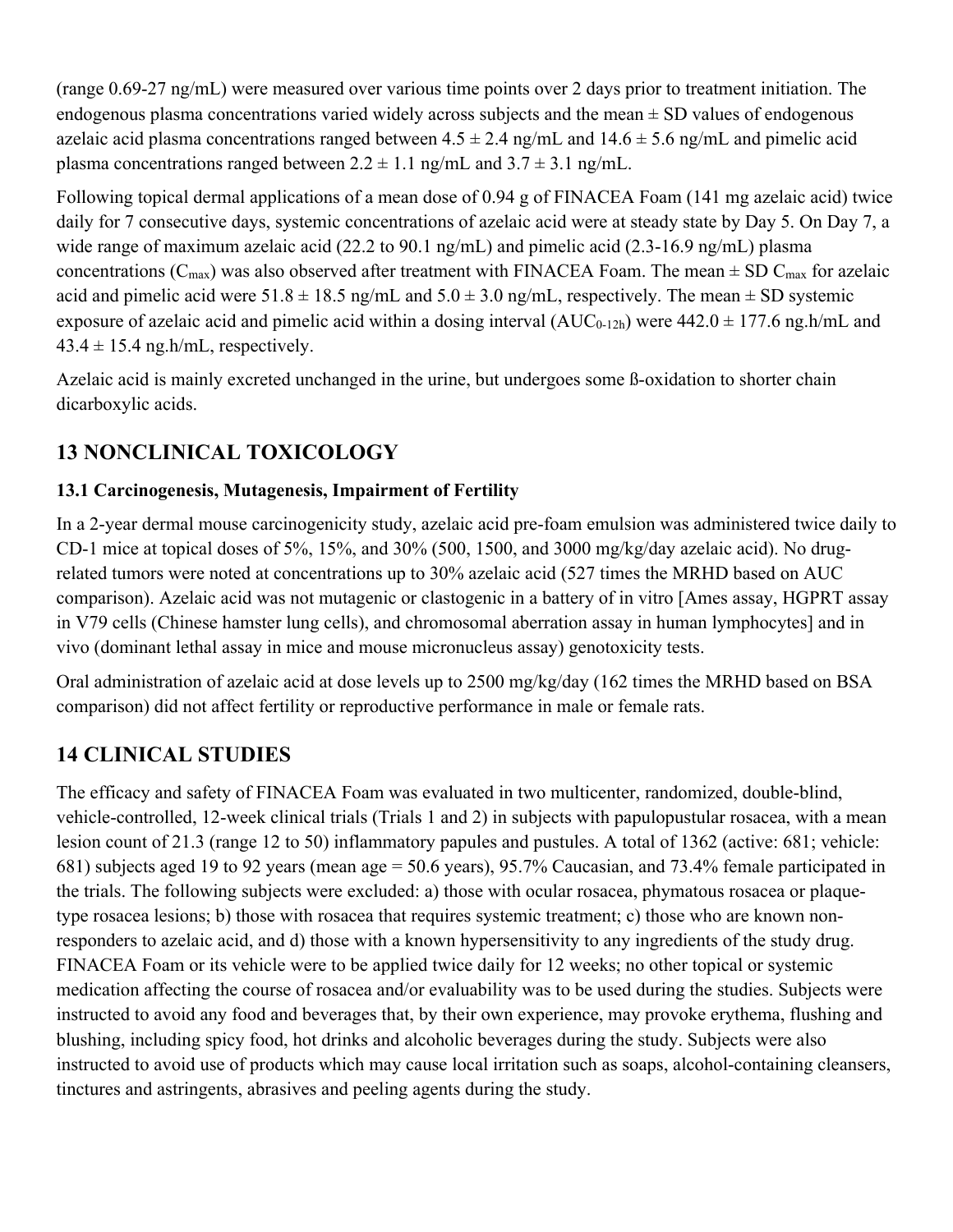The efficacy endpoints were 1) nominal change in inflammatory lesion count from baseline and 2) success defined as a score of "clear" or "minimal" with at least 2-step reduction from baseline on a 5-point Investigator's Global Assessment (IGA). Details on IGA are specified below:

| Clear    | no papules and/or pustules; no erythema                                                                                 |
|----------|-------------------------------------------------------------------------------------------------------------------------|
| Minimal  | rare papules and/or pustules; faint, up to but not including mild erythema                                              |
| Mild     | few papules and/or pustules; mild erythema                                                                              |
| Moderate | pronounced number of papules and/or pustules, but less than numerous papules and/or<br>pustules; moderate erythema      |
| Severe   | numerous papules and/or pustules, occasionally with confluent areas of inflamed<br>lesions; moderate to severe erythema |

FINACEA Foam was superior to its vehicle in the treatment of rosacea in reducing the number of inflammatory papules and pustules and demonstrating success according to IGA at the end of treatment (Table 2).

**Table 2: IGA Success Rate and Nominal Change in Inflammatory Lesion Count from Baseline to End of the 12-Week Treatment Period** 

|                                                                                   | Trial 1                     |                | Trial 2                        |                |
|-----------------------------------------------------------------------------------|-----------------------------|----------------|--------------------------------|----------------|
|                                                                                   | <b>FINACEA</b><br>Foam, 15% | <b>Vehicle</b> | <b>FINACEA</b><br>Foam,<br>15% | <b>Vehicle</b> |
|                                                                                   | $N = 483$                   | $N = 478$      | $N=198$                        | $N = 203$      |
| <b>IGA</b> success rate                                                           | $32.1\%$                    | $23.4\%$       | $43.4\%$                       | 32.5%          |
| <b>Mean nominal</b><br>change in<br>inflammatory<br>lesion count from<br>baseline | $-13.2$                     | $-10.3$        | $-13.3$                        | $-9.5$         |

## **16 HOW SUPPLIED/STORAGE AND HANDLING**

#### How Supplied

FINACEA (azelaic acid) Foam 15% is a white to off-white emulsion supplied in a pressurized 50 g (NDC 50222-303-50) aluminum can.

### Storage and Handling

Store at 25℃ (77°F); excursions permitted between 15–30℃ (59–86°F) [See USP Controlled Room Temperature].

Flammable. Avoid fire, flame, or smoking during and immediately following application. Contents under pressure. Do not puncture or incinerate. Do not expose to heat or store at temperatures above 120°F (49°C).